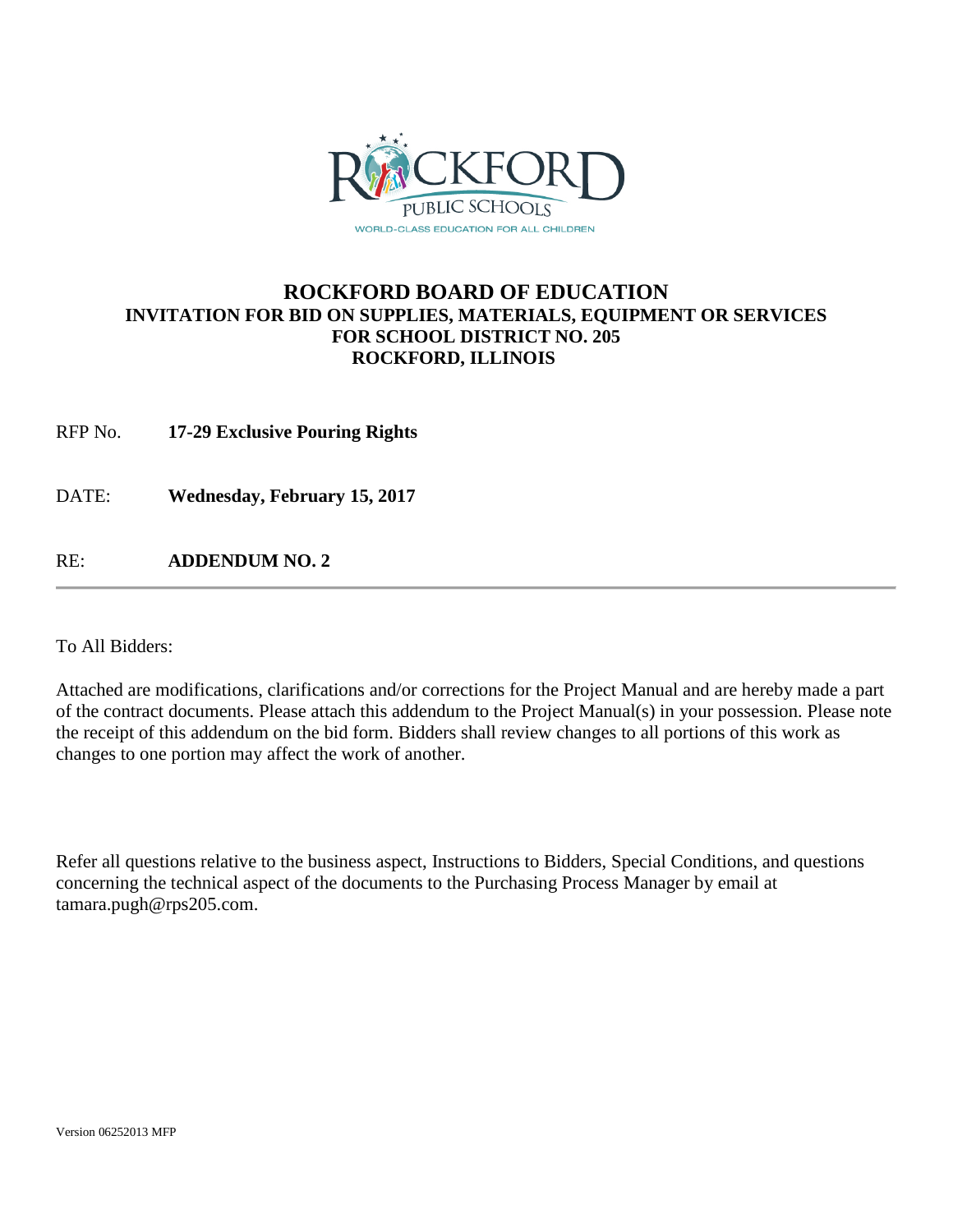## **ADDENDUM TWO**

**Question 1:** On page 26, Article 36 Option E and also mentioned on page 25 article 34 there is a lil confusion on term. Is it a max term of 3 years or is it 3 years with an optional, year to year, 2 year extension?

**Response 1:** The contract will be a 3 year contract with 2 one-year option periods.

**Question 2:** You have the same volume for your Full Service vending and the Nutrition center. Can you verify if the volume is both the nutrition center and full service together or in fact separate but have the same volume. I need the complete year to date volume separated for each department.

**Response 2:** The numbers that are provided on the Request for Proposal Offer Form are the correct volume.

**Question 3:** Can you disclose how much was given in total payout yearly for current contract. I did not see on the list of 25k or over donations.

**Response 3:** This information is not available.

**Question 4:** We would also need a case breakdown by flavor (i.e. Aquafina/Diet Pepsi/Gatorade etc…) as well as package size (12oz, 20oz, .5 liter, etc…).

**Response 4:** Please see attachment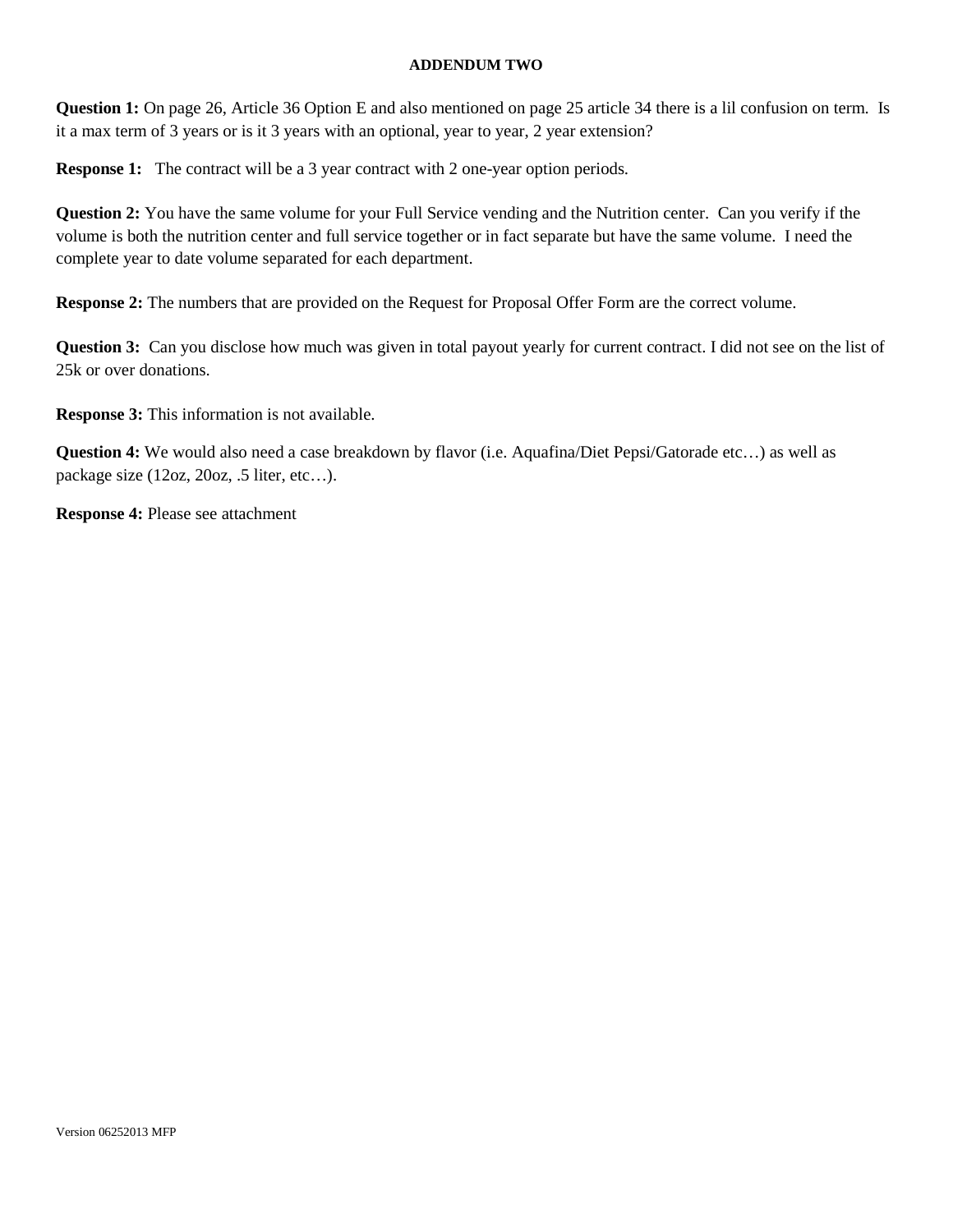|                     | 12 Months  |
|---------------------|------------|
|                     | 7/1/2015   |
| <b>Full Service</b> | thru       |
| Vending             | 6/30/2016  |
| Package Sizes       | Units Sold |
| Total               | 6,529      |
| 24 20oz CSD         | 2,657      |
| 12/17oz H2O         | 906        |
| 12/12oz KICKST      | 548        |
| 12/13.7oz GLAS      | 32         |
| 12/12oz PET TP      | 0          |
| 8/10oz PET NJ       | 0          |
| 24/10oz PET         | 356        |
| 12/15.20z PET       | 73         |
| 24/20oz ISO/H2      | 91         |
| 24/700ml H2O        | 153        |
| 24/20oz H2O SH      | 567        |
| 4/6PK 12oz CAN      | 12         |
| 2/12PK 12oz CA      | 7          |
| 24 20oz NCARB       | 181        |
| 12/10oz PET         | 0          |
| 1/12 24oz NCAR      | 0          |
| 12/16oz PACT        | 59         |
| 24/12oz ISOTON      | 66         |
| 4/6PK 12oz GAT      | 83         |
| 4/6PK 20oz H2O      | 62         |
| 12/12oz H2O         | 0          |
| 12/820oz H2O        | 647        |
| 12/16oz KICKST      | 17         |
| 12/16oz AMP CN      | 2          |
| 12/15oz DBS CN      | 10         |
| 12/15Z RKS RST      | 0          |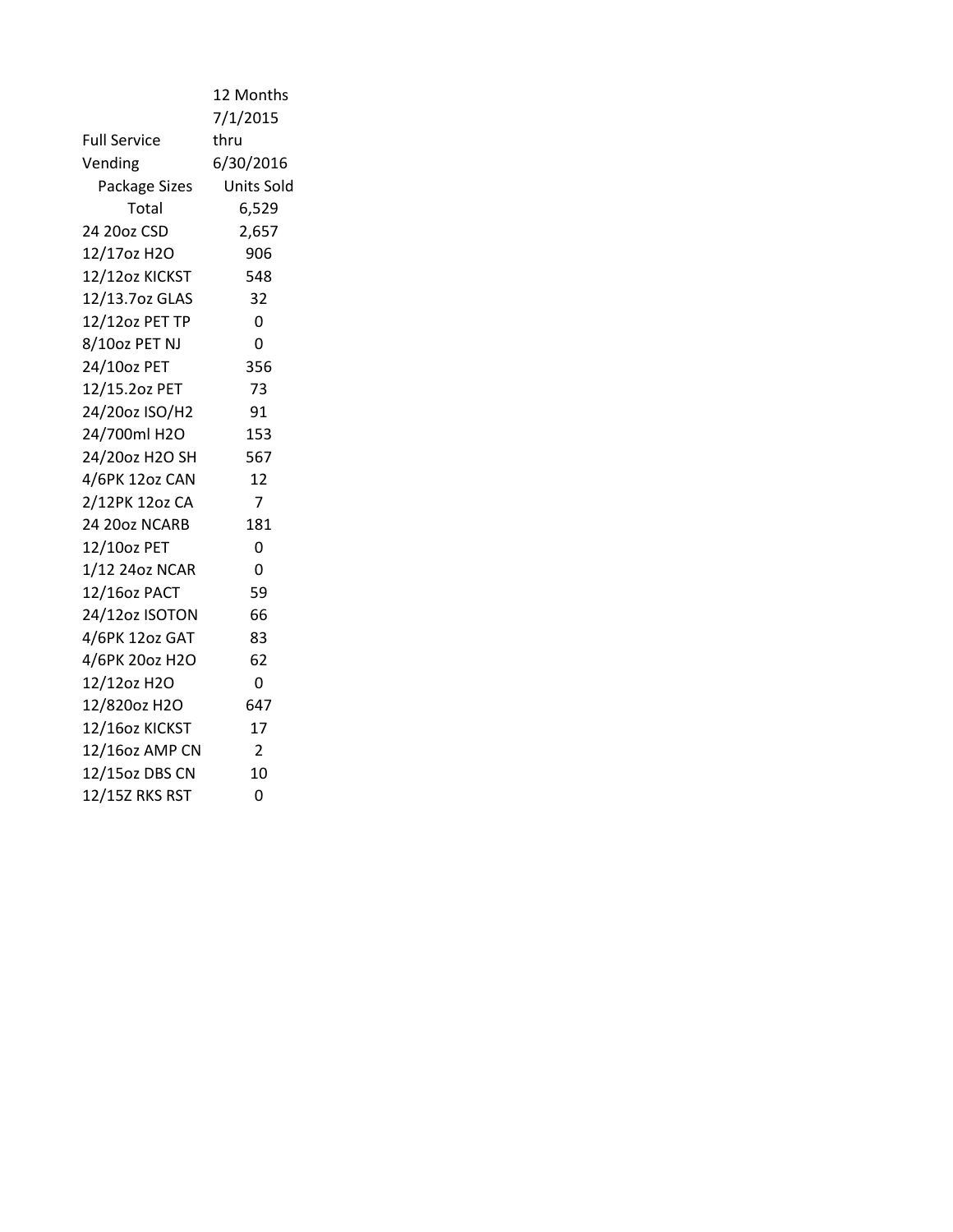|                             | 12 Months  |
|-----------------------------|------------|
|                             | 7/1/2015   |
|                             | thru       |
| Athletic Boosters 6/30/2016 |            |
| Package Sizes               | Units Sold |
| Total                       | 2,560      |
| 4/6PK 12oz CAN              | 5          |
| 2/12PK 12oz CA              | 77         |
| 24 20oz CSD                 | 988        |
| 24 20oz NCARB               | 136        |
| 12/10oz PET                 | 0          |
| 12/15.2oz PET               | 4          |
| 24/20oz ISO/H2              | 692        |
| 24/12oz ISOTON              | 8          |
| 4/6PK 12oz GAT              | 8          |
| 12/14oz MMILK               | 0          |
| 10PK 8oz PET                | 0          |
| 24/700ML H2O                | 0          |
| 24/20oz H2O SH              | 614        |
| 12/17oz H2O                 | 10         |
| 12/12oz H2O                 | 14         |
| 12/905oz GLASS              | 4          |